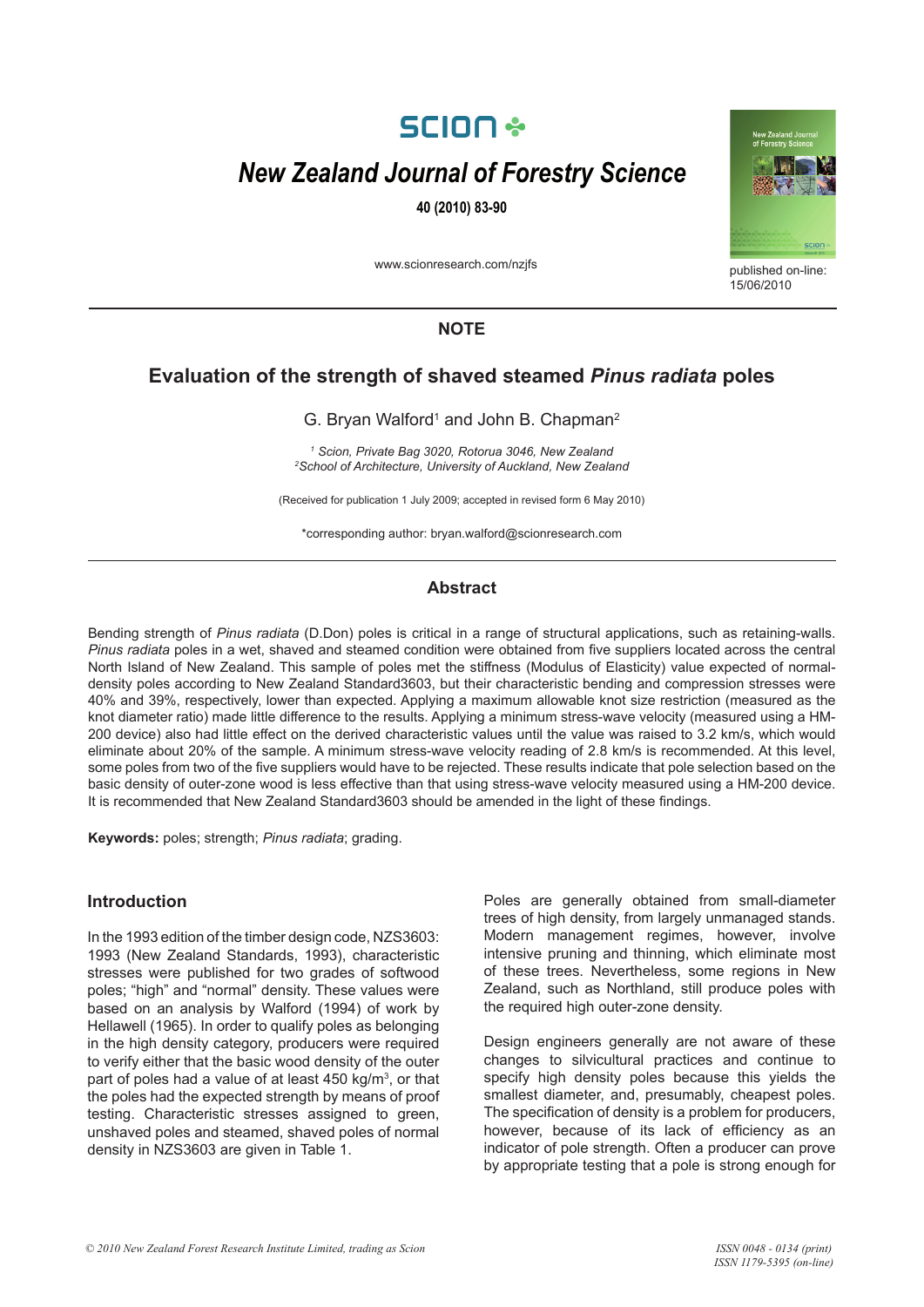84

TABLE 1: Characteristic stresses assigned in NZS3603 to normal-density poles in the green, unshaved and steamed, shaved conditions (New Zealand Standards, 1993)

| Pole Type       | Category       | Minimum outer-zone<br>basic density, (kg/m <sup>3</sup> ) | <b>Characteristic stress*</b> |              |                    |             |             |             |
|-----------------|----------------|-----------------------------------------------------------|-------------------------------|--------------|--------------------|-------------|-------------|-------------|
|                 |                |                                                           | Fb<br>(MPa)                   | Ft<br>(MPa)  | <b>Fc</b><br>(MPa) | Fs<br>(MPa) | Fp<br>(MPa) | Ek<br>(GPa) |
| Green, unshaved | High           | 450                                                       | 52                            | 31           | 25                 | 3.5         | 7.7         | 12.1        |
|                 | Normal         | 350                                                       | 38                            | 23           | 16                 | 3.1         | 6.4         | 8.7         |
| Steamed, shaved | High<br>Normal | 450<br>350                                                | 37.6<br>27.5                  | 22.4<br>16.6 | 22.5<br>14.4       | 3.2<br>2.8  | 6.9<br>5.8  | 10.9<br>7.9 |

\*Fb = bending stress, Ft = tension stress, Fc = compression stress parallel to the grain, Fs = shear stress, Fp = compression stress perpendicular to the grain, Ek = static modulus of elasticity

use but not that its density is high enough. Producers usually check that poles have been sourced from sites known to produce high-density poles but individual poles are rarely checked for density because it is simply too time-consuming to be cost-effective. If questioned as to whether or not the poles are of high density, the producer often replies that "they meet the standard". This does not actually answer the question because the producer might be referring to a different standard, NZS3605 (New Zealand Standards, 2001), which defines knot limits and straightness (but not density), while the specifier is referring to NZS3603. It is therefore possible that high-density poles are actually required for many structures and have been specified in the designs but structures are actually built with normal-density poles. One would expect, therefore, that there would be a noticeable rate of failures in pole structures, such as retaining walls (which are the most common pole structure). However, as failures have not occurred, or at least have not been reported, this begs the following questions:

- 1. are the poles stronger than we realise?
- 2. is the structural model used in retaining wall design too conservative? and
- 3. is it necessary to change the published design stresses for poles?

In this paper we determine the characteristic strength values for samples of radiata pine (*Pinus radiata* (D.Don)) poles obtained from five different suppliers and also investigate different potential methods for strength grading these poles to avoid the use of density grading.

## **Materials and Methods**

Five pole producers (labelled  $A - E$ ) supplied between 8 and 12 pole specimens each, taken from their normal production. Poles were specified as being 2.4 m long, between 200 and 300 mm in diameter, shaved and steamed. A total of 52 pole specimens was obtained, all of which were in a virtually 'wet' condition. Measurements were taken of the length, small- and large-end diameters, weight, and stress-wave velocity of each pole. This last measurement was taken using a portable resonance device (HM-200, Fibre-gen Ltd., Auckland). The HM-200 device was held against the end of each pole, which was then struck with a hammer. This device detects the resonant vibrations produced and from the frequency of these vibrations and the length of the pole, calculates the velocity (*v*) of the stress wave. Test density (*ρ*) of each pole was calculated from its actual weight and dimensions. A dynamic modulus of elasticity (MOE<sub>d</sub>) was calculated using the formula:

$$
MOE_{d} = \rho v^{2}
$$
 [1]

The diameter of every knot in the worst knot whorl was measured regardless of its position in the pole because, in terms of NZS3605, the knot diameter ratio (sum of knot diameters/circumference) of the worst knot whorl in the pole governs its acceptability. Most of the poles were loaded to failure in four-point bending over a span of 2.2 m in a universal testing machine (Figure 1). The poles from supplier A were only 2.2 m long so they were tested over a span of 2 m. In every test, the load points were positioned at one-third of the span from the supports. The load at failure was recorded and the maximum bending stress (MOR) calculated based on the measured pole diameter and the consequent section modulus (Z). One sample, (300-mm long spanning the full cross-section) was cut from an undamaged portion of each pole and conveyed to Auckland University for testing in compression parallel to the grain. These compression specimens were deliberately cut so as to contain a knot whorl, wherever possible. From these tests, the maximum compression strength parallel to the grain (MCS) was determined. Characteristic values were calculated according to AS/NZS4063 (Standards Australia, 2009), which assumes a lognormal distribution and bases characteristic static modulus of elasticity (Ek) on the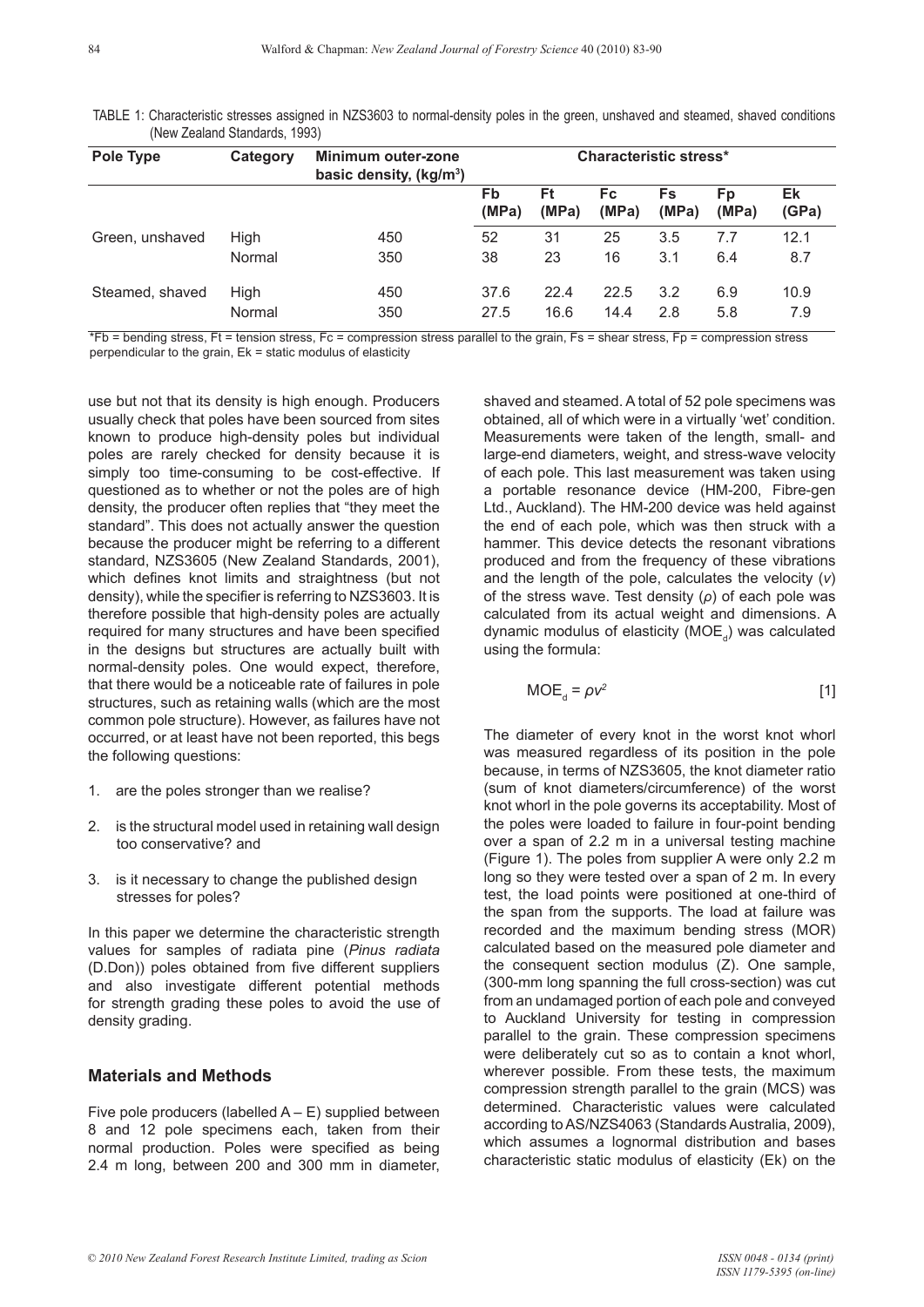

FIGURE 1: A pole under test in bending

sample mean value and the characteristic bending and compression strength values (Fb and Fc, respectively) on the sample 5th percentile values. Outer-wood basic density, defined as the oven-dry weight per green volume of the wood in the outer 20% of the stem radius, was determined for each pole.

## **Results and Discussion**

A summary of results for the whole batch of 52 specimens is presented in Table 2. The test density values presented in this table are based on the wet weight of the pole so cannot be compared to the basic density values in Table 1, which are based on oven-dry weight and green volume. In NZS3603, the characteristic values for radiata pine poles are for the un-shaved, non-steamed, and "wet" condition, while the poles in this study were in a shaved, steamed and "virtually wet" condition. Comparing the experimentally determined characteristic stress and stiffness values in Table 2 with the standard values assigned to normal-density poles in Table 1, it can be seen that the stiffness (dynamic MOE<sub>d</sub> or static Ek) is 107%, the bending stress (Fb) is 60% and the compression stress (Fc) is 61%. However, experimentally determined

dynamic MOE<sub>d</sub> will be higher than the value obtained from a static bending test because the latter includes the effect of shear deformation. The difference is about 10% if the standard bending test is conducted on rectangular posts, but is less if round poles are tested, as is the case here. Therefore, the difference of 7% observed here is in the expected range. The high rate of loading in a dynamic test and is also believed to affect the result slightly.

#### **HM-200 threshold value**

If a HM-200 (or other similar device) is to be used as a means to grade poles then it is desirable that stress-wave velocity should be a good predictor of pole properties. In this study, moderate to strong relationships ( $R^2 = 0.608$ , 0.429 and 0.471, respectively) were found between stress wave velocity and  $MOE<sub>d</sub>$ , MOR and MCS (Figure 2). The strength of the relationship between stress wave velocity and  $\mathsf{MOE}_{\mathsf{d}}$  is artificially high, however, because stress-wave velocity has been used in the calculation of  $\mathsf{MOE}_{\mathsf{d}}$ .

Imposing a threshold stress-wave velocity reading above the minimum observed has the effect of raising design property values at the cost of reduced recovery (Figure 3). Raising the velocity threshold above 2.5 km/s has little effect on the characteristic value until a velocity of 3.2 km/s is reached at which point the loss in recovery is about 20%. If a minimum velocity of 2.8 km/s was used it would raise the characteristic value by between 2 and 4%, at a cost of rejecting 6% of the poles overall, or 12% from supplier A and 25% from supplier E. This is shown in Figure 4 where the stress-wave velocity values from supplier E are significantly below the rest. If a minimum velocity of, for example, 3.2 km/s were required, then many poles from supplier E and some from suppliers A and B would be rejected. However, target velocity values for the purpose of segregating poles will depend on the moisture condition of the poles, i.e. whether they are freshly felled and completely saturated or are partially dry as in the specimens tested. This is a matter for further research.

| TABLE 2: Summary of results from tests of shaved, steamed and"virtually wet" poles in this study. |  |
|---------------------------------------------------------------------------------------------------|--|
|---------------------------------------------------------------------------------------------------|--|

| <b>Parameter</b>          | <b>Test density</b><br>(kg/m <sup>3</sup> ) | <b>Stress-wave</b><br>velocity (km/s) | <b>Dynamic modulus</b><br>of elasticity (MOE <sub>a</sub> ) | <b>Bending stress</b><br>(MPa) | <b>Compression</b><br>stress (MPa) |
|---------------------------|---------------------------------------------|---------------------------------------|-------------------------------------------------------------|--------------------------------|------------------------------------|
| Number of poles<br>tested | 52                                          | 52                                    | 52                                                          | 52                             | 49                                 |
| Mean                      | 739                                         | 3.44                                  | 8.76                                                        | 27.56                          | 13.53                              |
| CV%                       | 13.5                                        | 10.1                                  | 29.6                                                        | 23.7                           | 20.5                               |
| Minimum                   | 519                                         | 2.55                                  | 5.03                                                        | 12.79                          | 8.53                               |
| Maximum                   | 917                                         | 4.22                                  | 13.05                                                       | 41.53                          | 20.54                              |
| Characteristic            | $\overline{\phantom{0}}$                    | $\overline{\phantom{a}}$              | 8.49                                                        | 16.5                           | 8.74                               |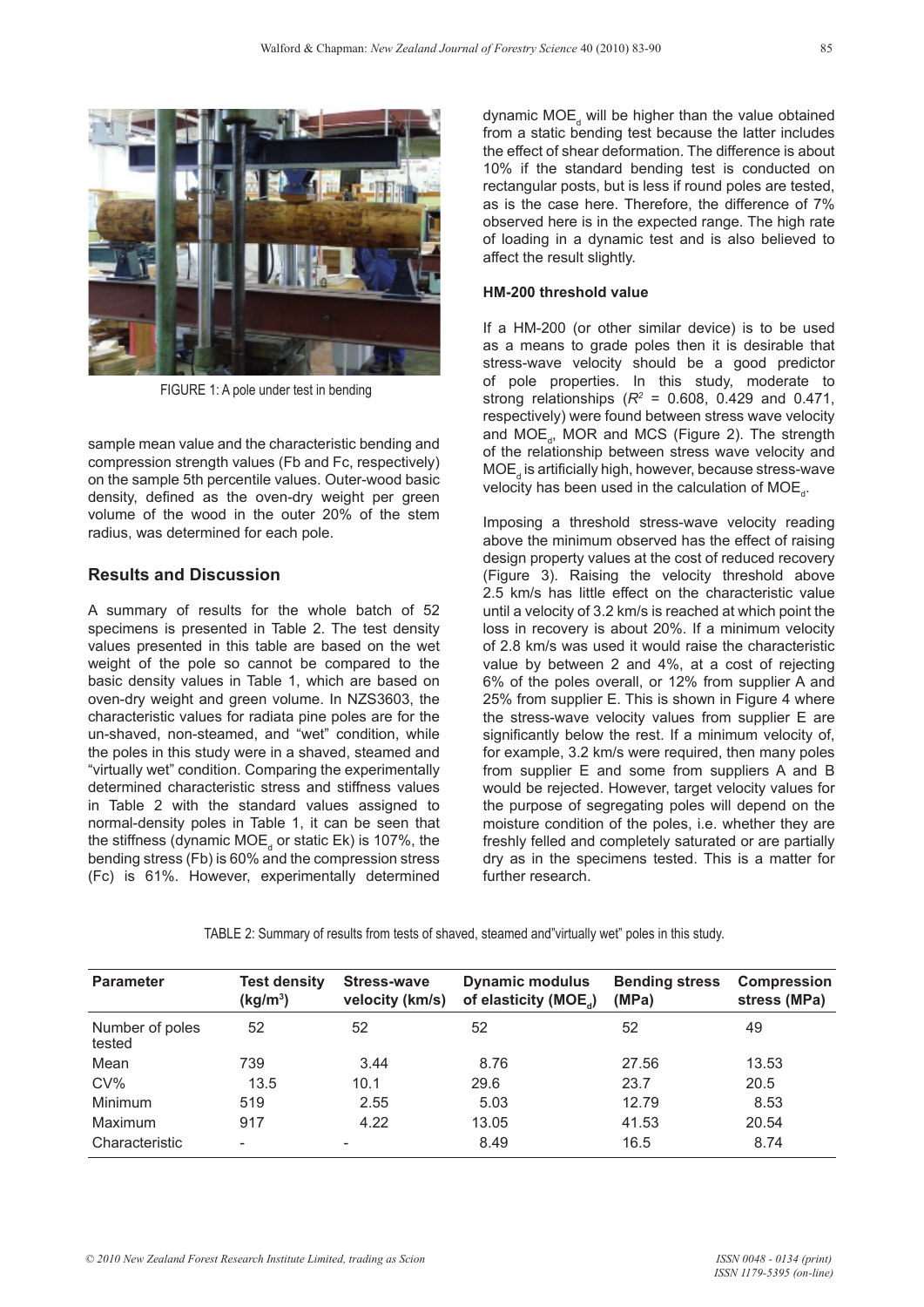

FIGURE 2: Correlation between HM-200 velocity reading and strength or stiffness property (MOE, MOR, MCS) for tested poles

#### **Knot size**

Knot size is normally a major feature of pole specification, for example NZS3605:2001 (New Zealand Standards, 2001). However, the effect of knot diameter ratio on the strength and stiffness of poles (MOE, MOR and MCS) was not found to be significant, as shown in Figure 5. As may be expected from this poor correlation, the imposition of a maximum knot size limit, at least up to a knot diameter ratio of 36%, had almost no effect on characteristic values (Figure 6). Part of the reason for the poor correlation of knot diameter ratio and MOR is that the worst knot whorl, on which the knot diameter ratio was calculated, was

not always involved in the fracture. This was because it was not always possible to locate worst knot whorl in the region of maximum stress which occurs between the loading points in a four-point bending test.

#### **Density**

Weak to moderate linear relationships  $(R^2 = 0.24 -$ 0.34) were found between strength properties and outer-zone wood density (Figure 7). Here outerzone basic density was used rather than whole-pole density because it is independent of moisture content. Standard NZS3603 refers to outer-zone density and it has a better correlation with strength properties



FIGURE 3: Effect of a minimum HM-200 velocity reading on Ek, Fb, Fc and recovery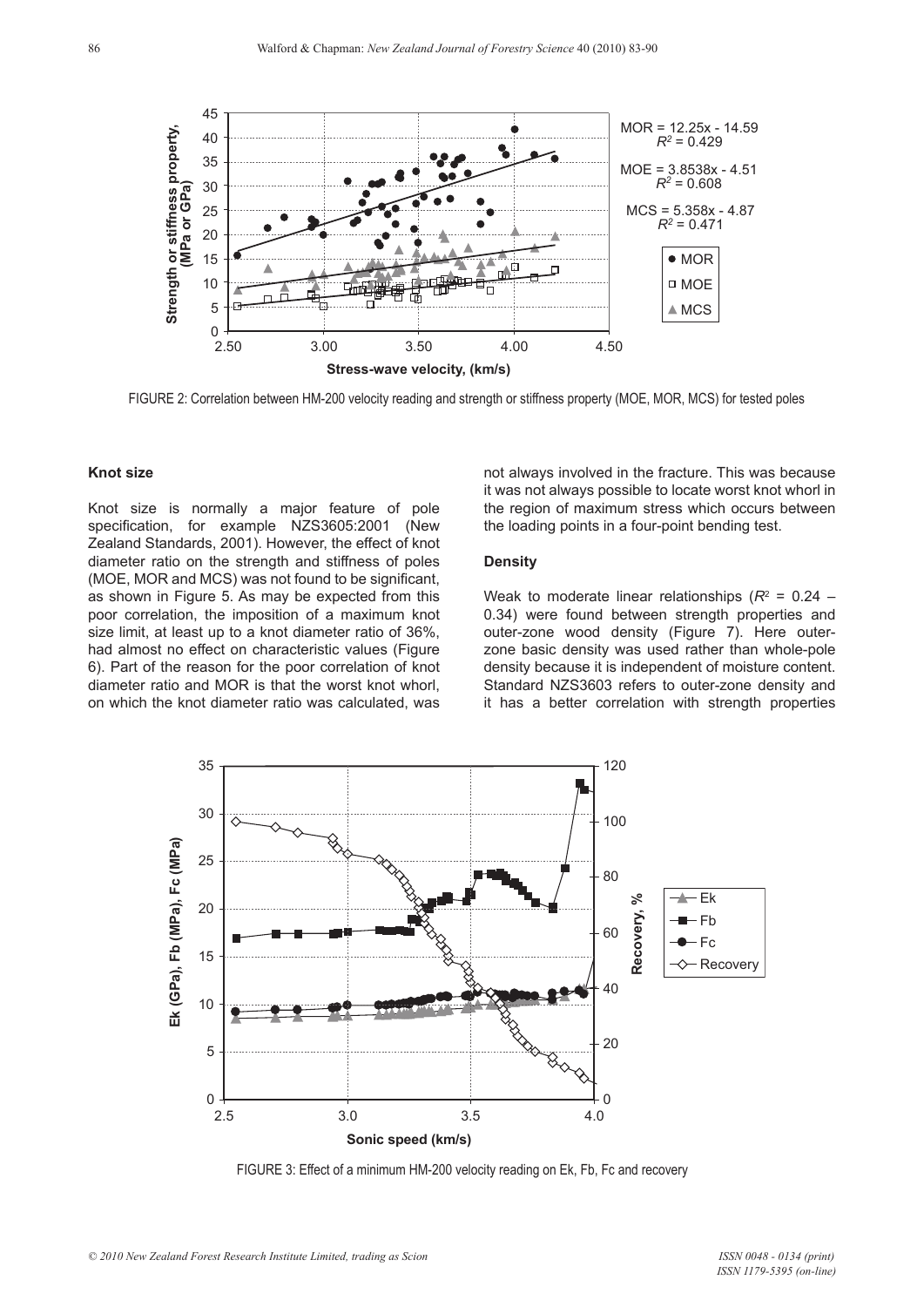

FIGURE 4: Comparison of HM-200 velocity readings for tested poles between suppliers

than does average density as shown by Walford (1994). A comparison of these relationships with those presented in Figure 2 show that stress-wave velocity is a better predictor of pole properties than outer-zone density, accounting for 78% more of the variation in  $\mathsf{MOE}_{_\mathrm{d}}$ , 25% more for MOR and 96% more for MCS.

The effect of imposing a minimum density limitation is shown in Figure 8 where it is seen that there is an effect, albeit a small one. The present minimum density limit is 350 kg/m<sup>3</sup> for normal-density category poles. Four of the 52 poles fell below this limit. Imposing a limit of 350 kg/m3 would raise Ek by 2.5%, Fb by 4.5% and Fc by 4.8%. Even raising the limit to 400 kg/m3 raises Ek by 6.9%, Fb by 11% and Fc by 10% but this is hardly worth the loss in recovery incurred.

#### **Implications and recommendations**

In retaining walls, MOE and compression strength usually are not critical, but bending strength is. The revelation that the normal density poles tested here have only 60% of their expected bending stress and only 44% of the bending stress assigned to high density poles means that there must be pole retaining walls in existence that are substantially under strength, at least in theory. The fact that there have been no reported failures must mean that those structures have not experienced their design loads or that the structural model of soil behaviour is very conservative. Those matters will not be debated here but the central issue remains that a structural product should have the properties expected and, presumably, claimed



FIGURE 5: Relationship between knot diameter ratio and strength or stiffness property (MOE, MOR, MCS) for tested poles.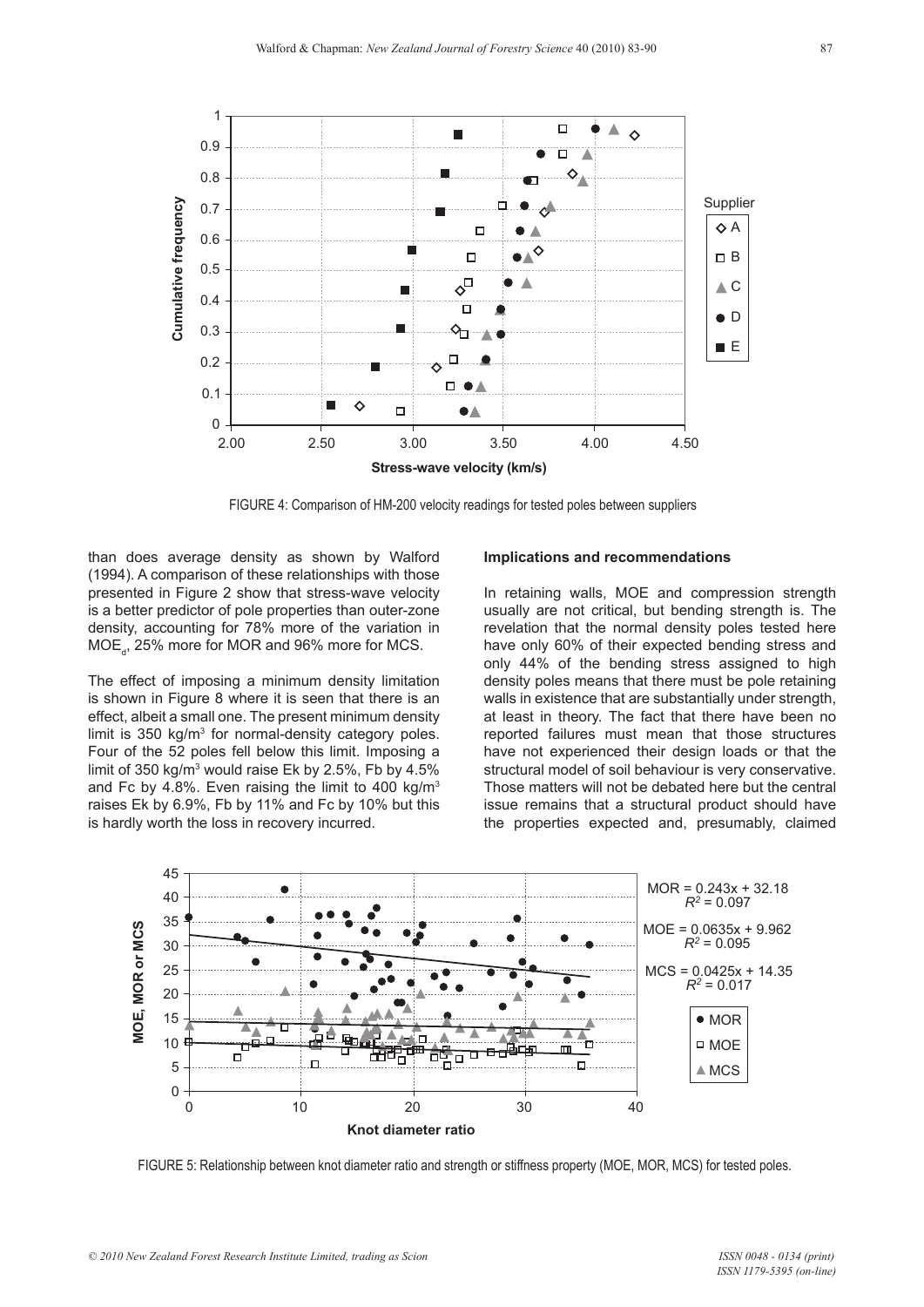

FIGURE 6: Effect of applying a knot diameter limitation on characteristic strength values and recovery.

for it. Therefore, a situation has to be reached where a grade (or grades) of poles is established that can be reliably achieved by producers. At the same time, design models should not be too conservative.

One problem with strength properties of timber and probably all materials is that they cannot be experimentally determined without damaging or destroying that material. Instead, we rely on nondestructive means to predict strength. In the case of round timber, measuring stress-wave velocity (using for example the HM-200) has become established as a convenient means to determine which logs should be processed for structural products, and which should not. Applying this technology to poles means that they can be sorted into grades more reliably and quicker than can be achieved using basic wood-density.

One problem with using the HM-200 device (and similar devices) is that the stress-wave velocity that is measured depends on both the density and the MOE of the wood, and density is further dependent on moisture content. In the "freshly- felled" condition, the density of radiata pine logs is approximately



FIGURE 7: Relationship between outer zone density and strength or stiffness property (MOE, MOR, MCS) for tested poles.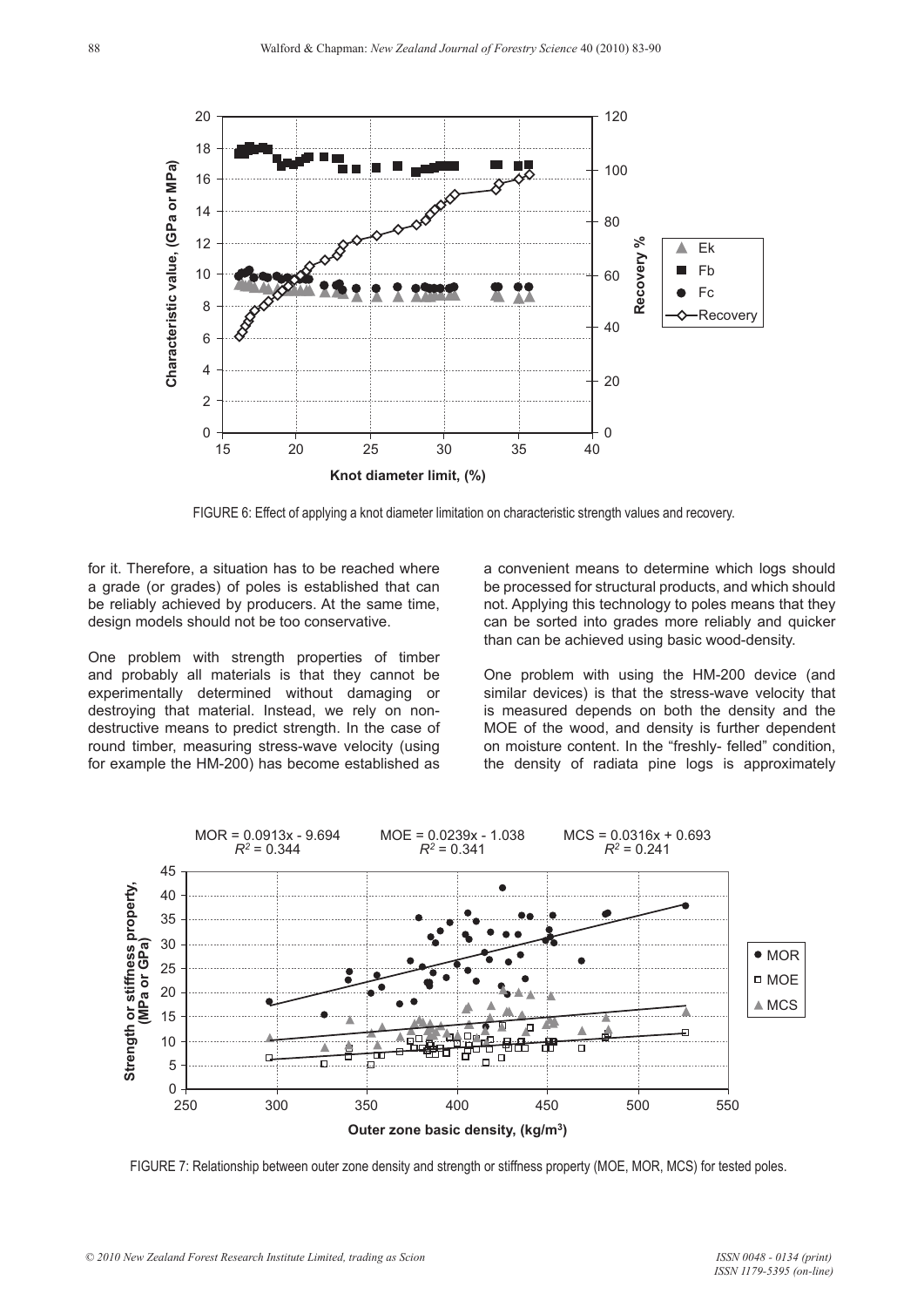

FIGURE 8: Effect of a density limitation on characteristic strength values and recovery for tested poles.

constant (around 1000 kg/m<sup>3</sup>). Once poles have been steamed they will be drier than when freshly-felled but will still be above the fibre saturation level. Modulus of elasticity only increases as the wood dries below the fibre saturation level. This means that steaming the poles will not change the MOE but the overall density of the wood will change. Thus, the stress-wave velocity of steamed poles will be higher than that of freshly felled poles. The problem remains to establish an appropriate stress-wave velocity to use as a grade threshold value when poles have been dried below their freshly-felled condition.

### **Conclusions**

- 1. The sample of poles tested gave a characteristic MOE that met the requirements of poles of "normal density" category but were deficient in bending and compression stress by 60% and 61%, respectively.
- 2. Stress-wave velocity accounts for 25 to 100% more variability in strength and stiffness properties than does basic density of the outer 20% of the pole diameter.
- 3. Knot size has no significant effect on MOE, bending or compression strength, at least up to knot diameter ratios of 36%.
- 4. A minimum stress-wave velocity of 2.8 km/s is recommended which includes most of the

resource but would affect the production from two suppliers.

- 5. The Standards NZS3603 and NZS3605 should be revised to provide amended design stresses, in order to make stress-wave velocity the basis of pole grading, and to relax limits on knot size for steamed, shaved radiata pine poles.
- 6. Further testing is required, with attention to density, to verify, or perhaps slightly modify, the above values. However, the study reported here has highlighted the significant difference that exists between the characteristic values of the current radiata pine pole resource in New Zealand with that tested for in Standard NZS3603:1993.

### **References**

- Standards New Zealand. (1993). *Timber structures standard, NZS3603:1993.* Wellington, New Zealand.
- Standards New Zealand. (2001). *Timber piles and poles used in building, NZS3605:2001.*  Wellington, New Zealand.
- Standards Australia. (2009). *Timber Stress graded – In-grade strength and stiffness evaluation, committee draft revision of AS/NZS4063:1992.*  Sydney, Australia
- Hellawell, C. R. (1965). *The strength of New Zealand radiata pine poles.* (Technical Paper No. 46).